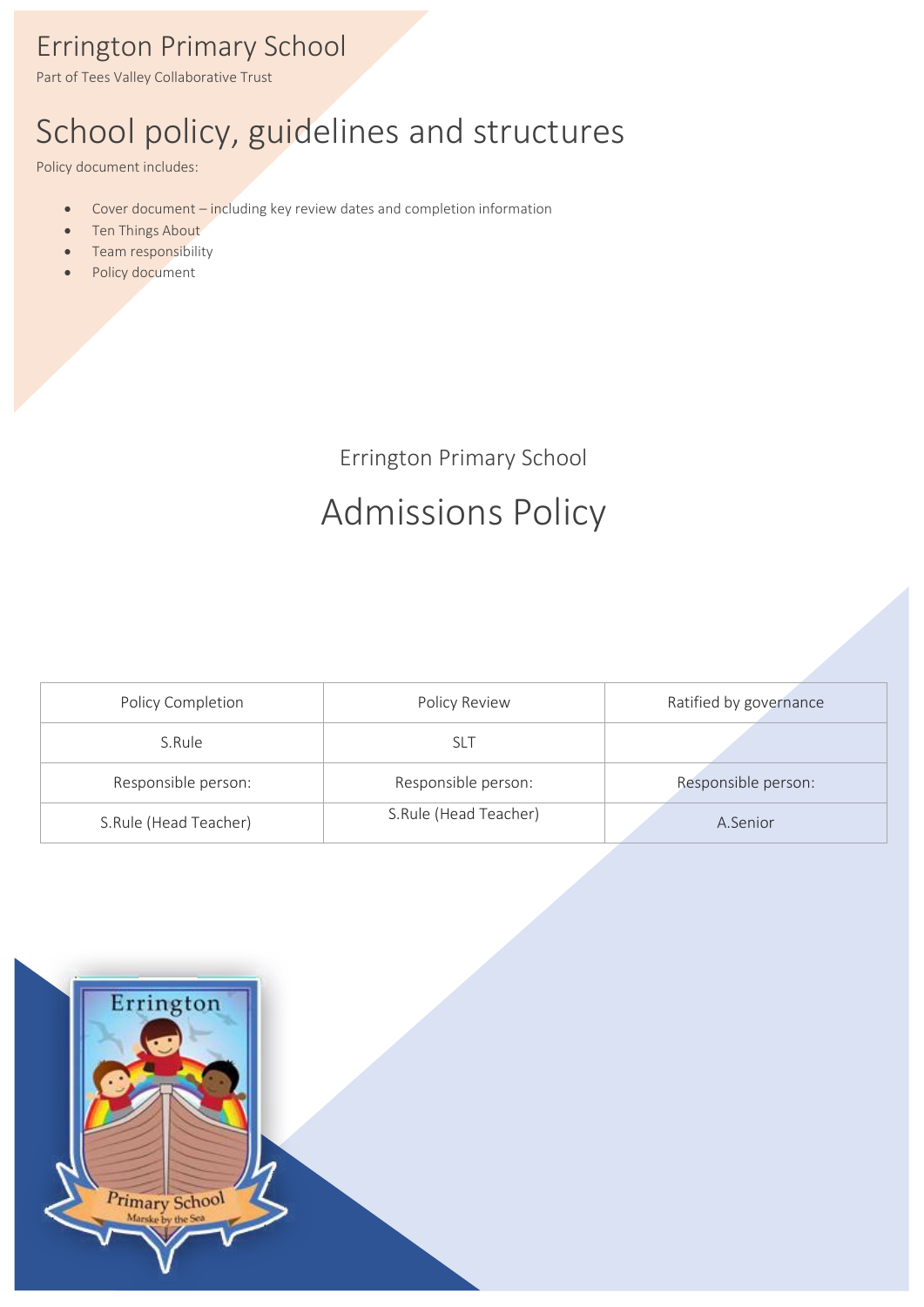#### ADMISSION POLICY FOR 2021/22 FOR SCHOOLS FOR WHICH REDCAR AND CLEVELAND COUNCIL ARE THE ADMISSIONS AUTHORITY.

There are no changes proposed to the school admission policy for 2021/22. Where there are more applications for a school than there are places available, it is proposed that places will be allocated using the over subscription criteria shown in the table below.

| CRITERIA<br>(in priority order)                                                                                                                    | <b>EXPLANATORY NOTES</b>                                                                                                                                                                                                                                                                                                                                                                                                                                                                                                                                                                                                                                                                                                                                                                                                                                                                      |
|----------------------------------------------------------------------------------------------------------------------------------------------------|-----------------------------------------------------------------------------------------------------------------------------------------------------------------------------------------------------------------------------------------------------------------------------------------------------------------------------------------------------------------------------------------------------------------------------------------------------------------------------------------------------------------------------------------------------------------------------------------------------------------------------------------------------------------------------------------------------------------------------------------------------------------------------------------------------------------------------------------------------------------------------------------------|
| i)<br>Looked after children in local<br>authority care.                                                                                            | Children who are looked after; or who were previously looked after but<br>immediately after being looked after became subject to an adoption,<br>residence or special guardianship order. A looked after child is a child who<br>is (a) in the care of a local authority, or (b) being provided with<br>accommodation by a local authority in the exercise of their social services<br>functions (Section 22(1) of the Children's Act 1989)                                                                                                                                                                                                                                                                                                                                                                                                                                                   |
| ii)<br>Children who are<br>permanently resident in the<br>admission zone defined for<br>the school.                                                | For the purposes of determining whether a child lives within the admission<br>zone, only the address at which the parent/guardian ordinarily resides and<br>with whom the child normally lives will be taken into account.<br>If parents are separated and the child lives for periods of time with both<br>parents, the address used will be of the parent who receives child benefit<br>for the child (if eligible). If neither parent is eligible for child benefit, the<br>address used will be that on the child's medical registration card (proof<br>may be required). Short term tenancies entered into with the prime<br>objective of securing admission for a child at a particular school will not<br>qualify as places of ordinary residence. The local authority will take action<br>should false information be submitted in order to secure a place at a<br>particular school. |
| (iii)<br>Children not living in the<br>admission zone who have<br>elder brothers or sisters<br>attending the school in the<br>2021/22 school year. | Brothers and sisters and step brothers and sisters will qualify under this<br>criterion as long as they both live at the same permanent address and the<br>elder sibling is still attending the preferred school in the 2021/22 school<br>year.<br>'Sibling' refers to brother or sister, half brother or sister, adopted brother<br>or sister, step brother or sister, or the child of the parent/carer's partner                                                                                                                                                                                                                                                                                                                                                                                                                                                                            |
|                                                                                                                                                    | where the child for whom the school place is sought is living in the same<br>family unit at the same address as that sibling.                                                                                                                                                                                                                                                                                                                                                                                                                                                                                                                                                                                                                                                                                                                                                                 |
| (iv)<br>Children not living within the<br>admission zone who have<br>exceptional social and/or                                                     | Social reasons generally do not include domestic circumstances such as<br>parents' working commitments, child care arrangements, or separation<br>from friends.                                                                                                                                                                                                                                                                                                                                                                                                                                                                                                                                                                                                                                                                                                                               |
| medical reasons for attending<br>a particular school,<br>professionally supported by<br>an independent third party<br>and sustained by the         | In the case of medical reasons, evidence would need to demonstrate the<br>exceptional long-term nature of the condition. All mainstream schools are<br>able to cater for a wide range of medical needs which may be encountered<br>by children.                                                                                                                                                                                                                                                                                                                                                                                                                                                                                                                                                                                                                                               |
| Authority's professional<br>advisors.                                                                                                              | You are strongly urged to provide independent third party information<br>(e.g., from a professional person who knows or is involved with your child)<br>in support of any exceptional long-term medical or social reason why you<br>think your child should be given special consideration for placement in a                                                                                                                                                                                                                                                                                                                                                                                                                                                                                                                                                                                 |

### OVER - SUBSCRIPTION CRITERIA – 2021/22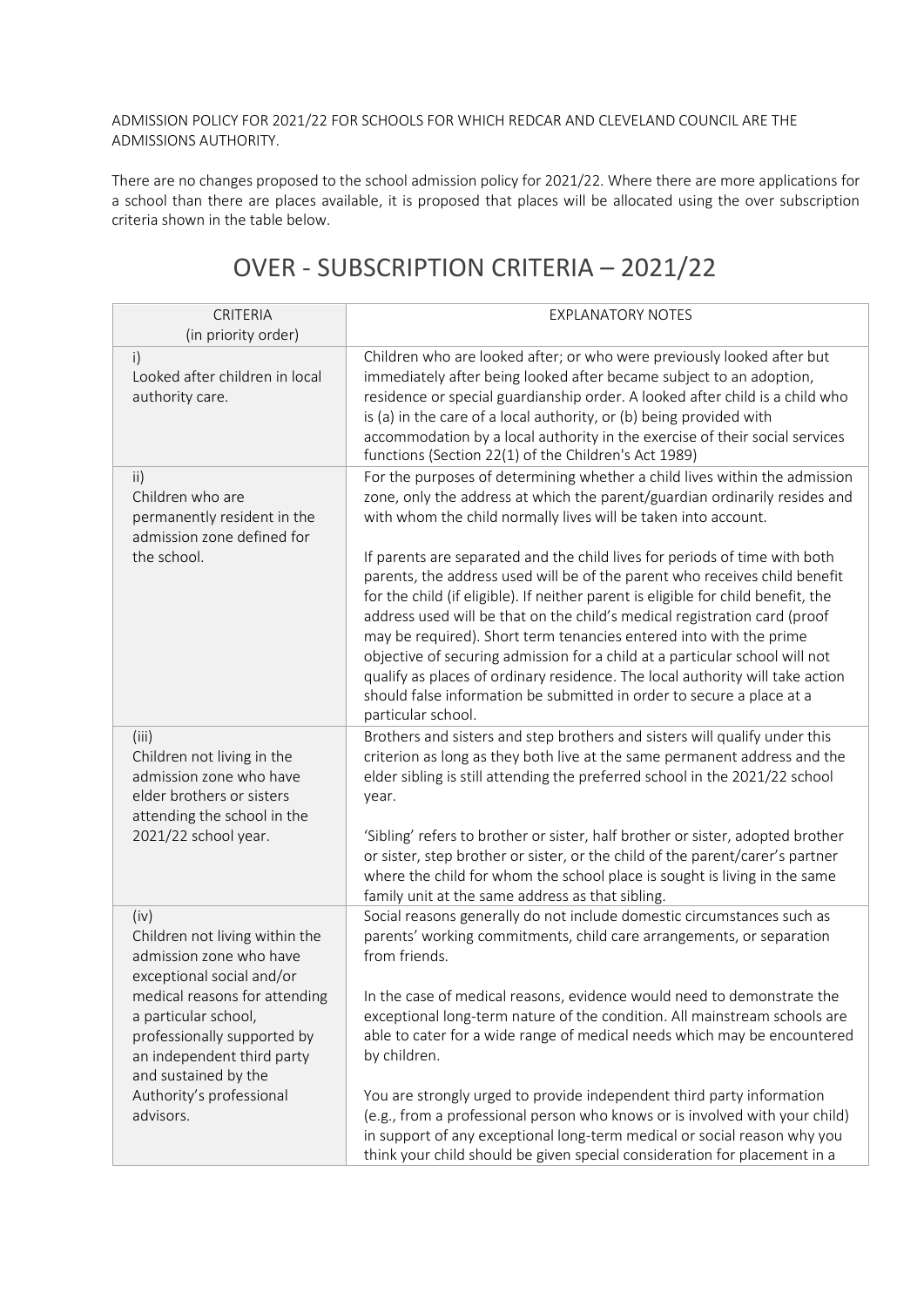|                                          | particular school. This written support must make clear why the preferred<br>school is the only school which could meet your child's needs. |
|------------------------------------------|---------------------------------------------------------------------------------------------------------------------------------------------|
|                                          |                                                                                                                                             |
|                                          | The submission of independent information will not automatically                                                                            |
|                                          | guarantee a place under this criterion. However, the evidence will be                                                                       |
|                                          | carefully considered by the local authority's professional advisors as to                                                                   |
|                                          | whether or not your application falls into this category.                                                                                   |
| (v)                                      | The distance from home to school will be measured by computer on a                                                                          |
| Children living closest to the<br>school | straight line basis using the number and postcode of the house and the<br>postcode of the school.                                           |

Tie-Break: If it is necessary to distinguish between children within categories (i)-(v), places will be offered using the criteria listed above in priority order and determined by criteria (v) - measurement on a straight line basis using the number and postcode of the house and the postcode of the school.

In the case of a tie break in category (v) the final allocation will be determined using the shortest walking route using the number and postcode of the house and the postcode of the school.

Late Applications: Applications received after the closing date will be considered after applications that were received on time unless there was good reason for their lateness. An example of this would be a new family moving to the area after the closing date.

Waiting List: Any unsuccessful applicants will be automatically placed on a waiting list and ranked in order as per the oversubscription criteria. Waiting listswill be maintained until the end of the Autumn Term 2021.

Pupils with Education Health and Care Plan / Statement of Special Educational Needs: Pupils with either ad Education Health and Care Plan or Statement of Special Educational Needs will be placed in schools by the Special Educational Needs Team.

Admission of a child outside their normal age group: Parents may seek a place for their child outside of their normal age group, for example if the child is gifted and talented or has experienced problems such as ill health. In addition parents of a summer born child (born between 1<sup>st</sup> April and 31<sup>st</sup> August) may choose not to send their child to school until the September following their 5<sup>th</sup> birthday and may request that they are admitted out of their normal age group – to reception ratherthan Year 1. If youwish to request admission of a child outside of their normal year group you should make an application for the normal time of entry and then put a request in writing to the School Admissions Team asking to defer the entry date and giving your reasons for the request. The request will be considered in consultation with the school concerned and you will be notified of the outcome of your request. If the request is agreed, you should then submit a new application at the time applications are being taken for the new admission date. Please note – the deferred application will be considered against all other applications for entry that year based upon a strict application of the admissions criteria and agreement to deferral does not automatically mean your child will be offered a place at the school in that year.

Requests for mid-year transfer/in-year school admission: Applications will be co-ordinated by the Redcar and Cleveland Admissions Team on behalf of all schools within the Borough. Any requests for transfer should be made to the admissions team on 01642 837740 / 837730/ 837702